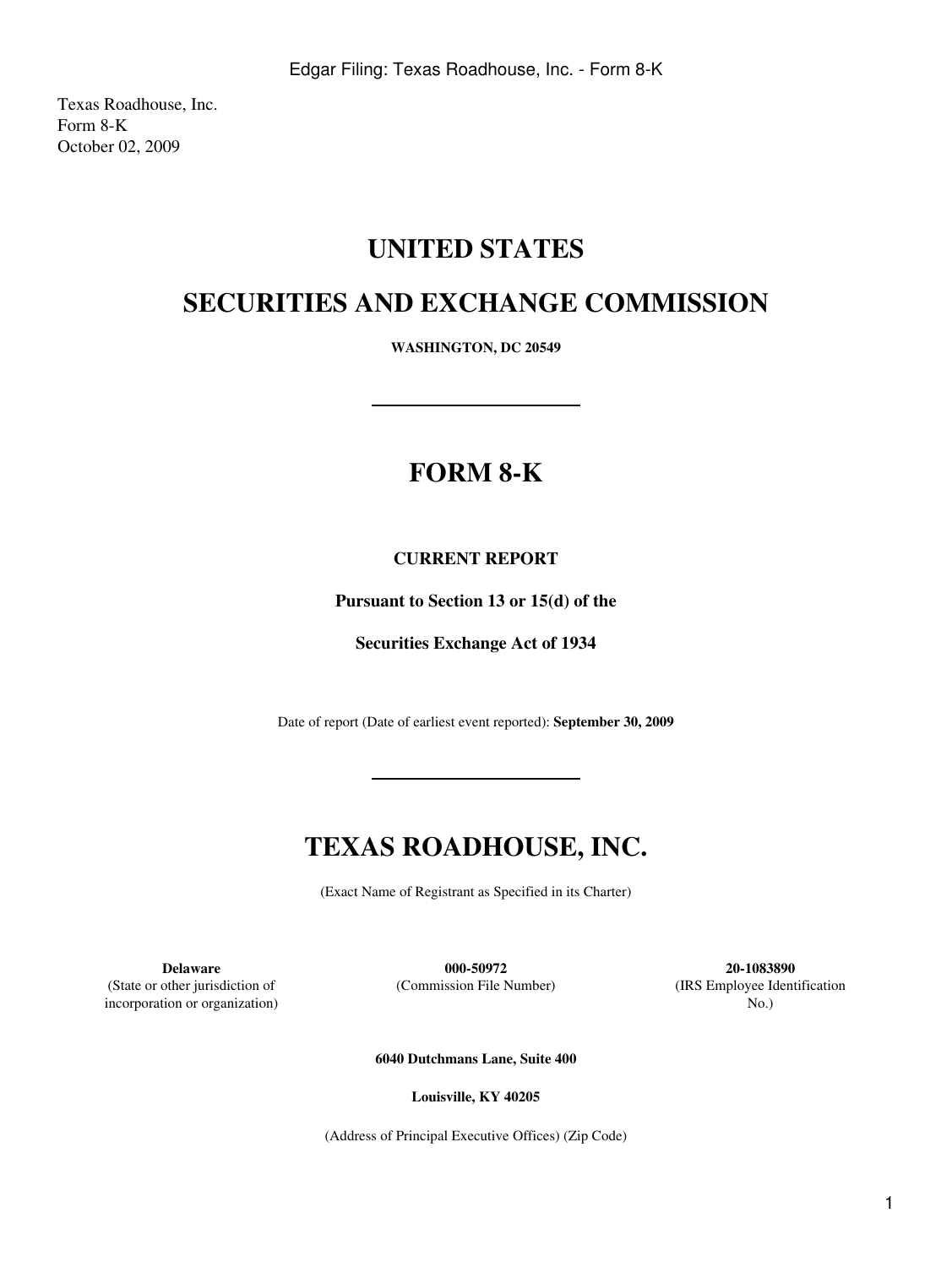## Edgar Filing: Texas Roadhouse, Inc. - Form 8-K

### **(502) 426-9984**

(Registrant s telephone number, including area code)

Check the appropriate box below if the Form 8-K filing is intended to simultaneously satisfy the filing obligation of the registrant under any of the following provisions (see General Instruction A.2. below):

| $\mathbf{o}$ | Written communications pursuant to Rule 425 under the Securities Act (17 CFR 230.425)                  |
|--------------|--------------------------------------------------------------------------------------------------------|
| $\mathbf{o}$ | Soliciting material pursuant to Rule 14a-12 under the Exchange Act (17 CFR 240.14a-12)                 |
| $\Omega$     | Pre-commencement communications pursuant to Rule 14d-2(b) under the Exchange Act (17 CFR 240.14d-2(b)) |
|              |                                                                                                        |

o Pre-commencement communications pursuant to Rule 13e-4(c) under the Exchange Act (17 CFR 240.13e-4(c))